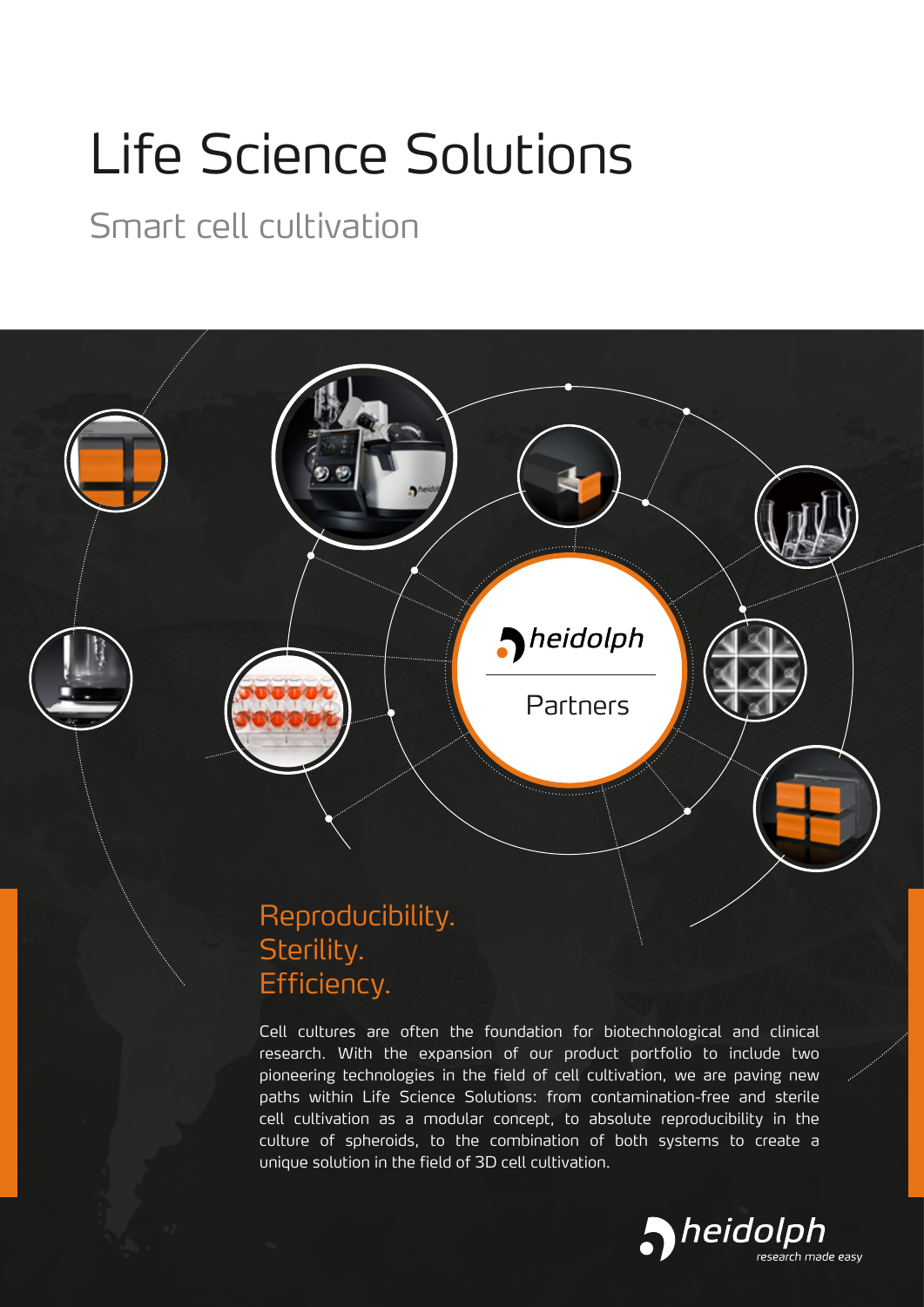The concept of the S-biosystems incubation system is based on providing each of your samples with its own hermetically sealed area with individual parameters without taking up too much space in your laboratory. This avoids cross-contamination and mix-up, and the incubator is opened exclusively for the cell culture you are about to work with. This ensures that your cells are cultured undisturbed under consistent conditions.

Sterile, contamination- and disturbancefree incubation due to gas-tight boxes with individually adjustable parameters (temperature,  $CO<sub>2</sub>$  concentration, ...)

## **S-biosystems**  Incubation system

#### **• Reproducible work:**

**• Flexible and transportable:** 

Modular, compact system, holds parameters autonomously for up to two hours

#### **• Overview at any time:**

Control, monitoring and data logging via browser possible from anywhere at any time

> Scan the QR code for further information!





The Sphericalplate 5D (SP5D) is a 3D cell culture plate for the formation of uniform, standardized, and size controlled spheroids in high quality and yield. It also allows you to effortlessly scale up and further translate into diagnostic or clinical applications. Simultaneously, it increases the reproducibility of subsequent tests, as you always start your experiments with identical initial conditions due to the low size variance of the cultured cell spheroids.

# **Kugelmeiers**  3D cell culture plate – Sphericalplate 5D (SP5D)

Scan the QR code for further information!



#### **Part number: 549-16000-00-0**

#### **• Consistent starting conditions for 3D cell culture methods:**

Up to 9,000 uniform, standardized, size controlled spheroids in one small platform

#### **• Ready to start:**

No pretreatment of the plate and no centrifugation after cell seeding necessary thanks to specially designed, patented geometry and coating

#### **• No limitations:**

Applicable to a wide range of cell lines, also suitable for co-culture systems